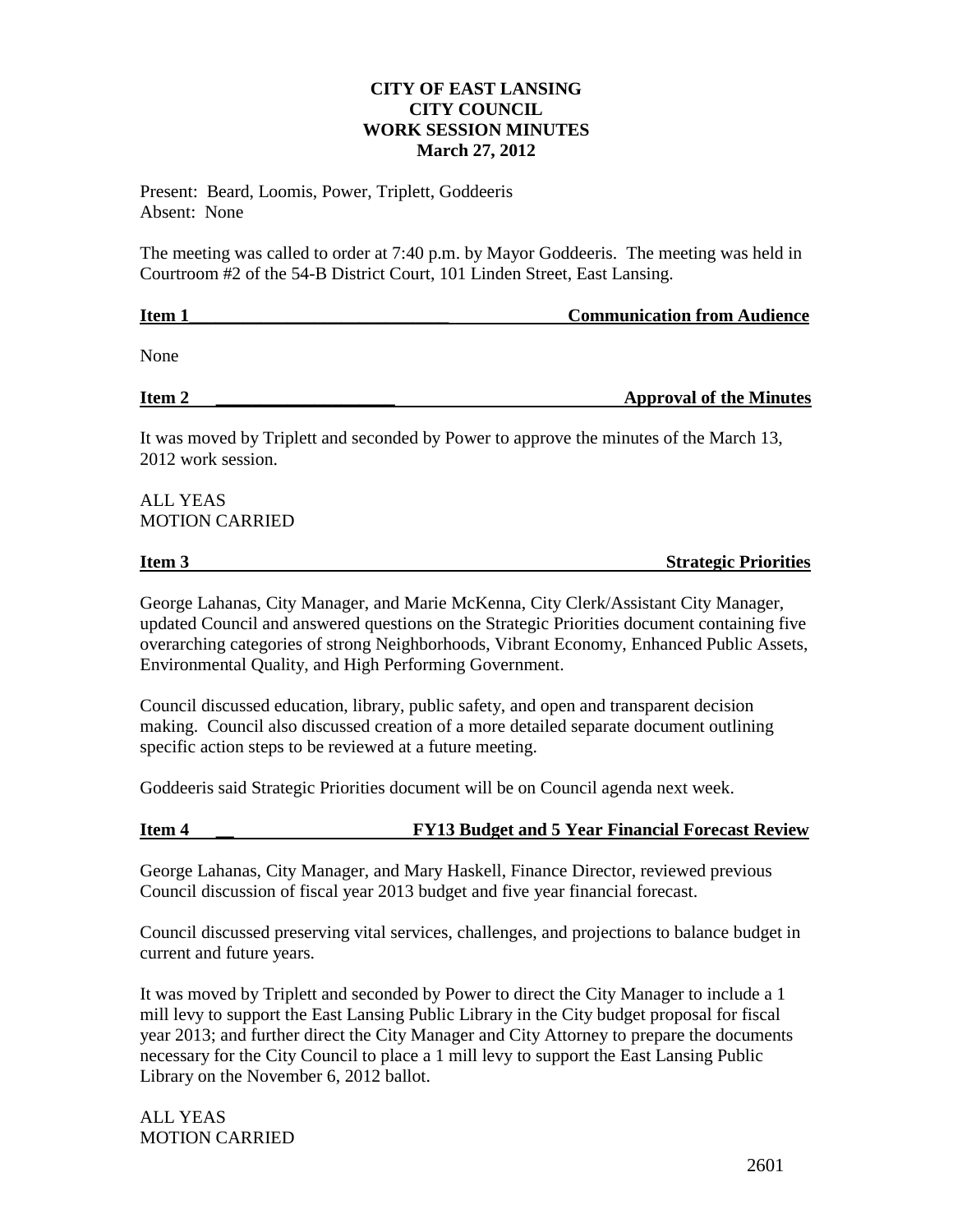Randy Talifarro, Fire Chief, briefed Council and answered questions on Michigan State University Building Access License Agreement regarding training activities that will take place at the former Michigan State Police Headquarters location. Talifarro also referenced March 27, 2012 memorandum regarding previous training activities at old Citizens Bank site on Grand River Avenue.

It was moved by Loomis and seconded by Power to approve Building Access License Agreement.

### ALL YEAS MOTION CARRIED

#### **Item 6 Sewer Repair to Sanderson Drain Interceptor**

Todd Sneathen, Director of Public Works and Environmental Services, updated Council and answered questions on emergency repair of the existing manhole and sewers adjacent to Sanderson Drain in Harrison Meadows Park.

It was moved by Power and seconded by Beard suspend the City's purchasing policies requiring multiple competitive bids and authorize the City manager to sign the contract with E.T. MacKenzie Company to replace Sanitary Manhole SAN-35G and the associated work on a time and material basis in an amount not to exceed \$120,600.

ALL YEAS MOTION CARRIED

**Item 7 MNRTF Grant – Patriarche Park**

Tim McCaffrey, Director of Parks, Recreation and Arts, updated Council and answered questions on a Michigan Natural Resources Trust Fund Grant application for Patriarche Park playground replacement, storm water capturing, and rain garden installation.

It was moved by Power and seconded by Loomis to approve resolution authorizing submission of a Michigan Natural Resources Trust Fund Grant to the Michigan Department of Natural Resources for Patriarche Park playground replacement, storm water capturing, and rain garden installation.

ALL YEAS MOTION CARRIED

### **CITY OF EAST LANSING**

### **EAST LANSING CITY COUNCIL**

### RESOLUTION RECOMMENDING ENDORSEMENT OF AN APPLICATION UNDER THE MICHIGAN NATURAL RESOURCES TRUST FUND PROGRAM

WHEREAS, the City of East Lansing desires to replace the existing wooden play structure in Patriarche Park, 960 Alton Road, including purchase and installation of a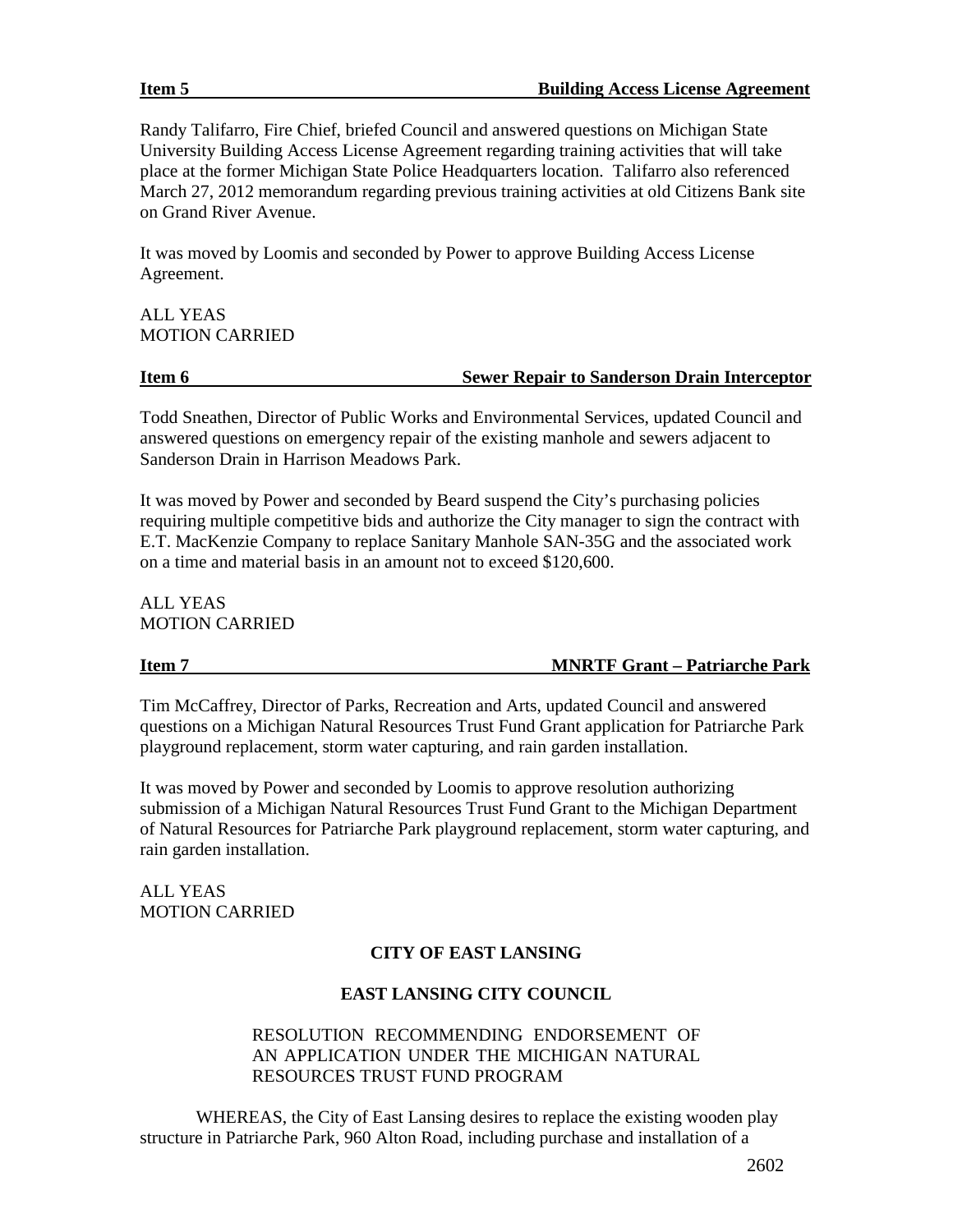playground structure and safety surface material, installation of a rain garden to collect runoff from the playground surfacing, and installation of accessible walkways to the features; and,

WHEREAS, improvements to Patriarche Park are identified in the 2012 City of East Lansing Park, Recreation, Open Space and Greenways Plan as a priority, and are eligible for funding through the Michigan Department of Natural Resources, Natural Resources Trust Fund Program; and,

WHEREAS, the City of East Lansing Department of Parks, Recreation and Arts has prepared a grant request for \$300,000 from the MNRTF Program to assist in funding the \$449,000 renovation; and,

WHEREAS, the MNRTF Program Grant Application requires a minimum of a 25% local match for any grant application; and,

WHEREAS, the East Lansing Rotary Club has agreed to raise funds to finance the City's local match of \$100,000, plus the additional required funds of \$49,000.

WHEREAS, public input on the proposed grant was solicited during a public hearing on March 21, 2012, as part of the regular City of East Lansing Parks and Recreation Advisory Commission meeting; and,

WHEREAS, the City of East Lansing Parks and Recreation Advisory Commission, during its March 21, Regular Meeting, passed a resolution by unanimous vote recommending City Council endorse the MNRTF Grant Application for replacement of the playground and construction of a storm water capturing system at Patriarche Park.

NOW, THEREFORE, BE IT RESOLVED, that the City of East Lansing City Council hereby expresses its support and authorizes an application for a MNRFT Grant for replacement of the playground and construction of a storm water capturing system at Patriarche Park and commits any funds raised by the East Lansing Rotary Club for both the local match of \$100,000 and the additional \$49,000 needed to complete the project.

BE IT FURTHER RESOLVED, that the City Manager is authorized to sign the application and act as the City's representative.

#### **Item 8 MNRTF Grant – Northern Tier Trail**

Tim McCaffrey, Director of Parks, Recreation and Arts, updated Council and answered questions on a Michigan Natural Resources Trust Fund Grant application for an extension of Northern Tier Trail.

It was moved by Triplett and seconded by Power to approve resolution authorizing submission of a Michigan Natural Resources Trust Fund Grant to the Michigan Department of Natural Resources for an extension of the Northern Tier Trail from the East Lansing Soccer Complex to Coolidge Road.

ALL YEAS MOTION CARRIED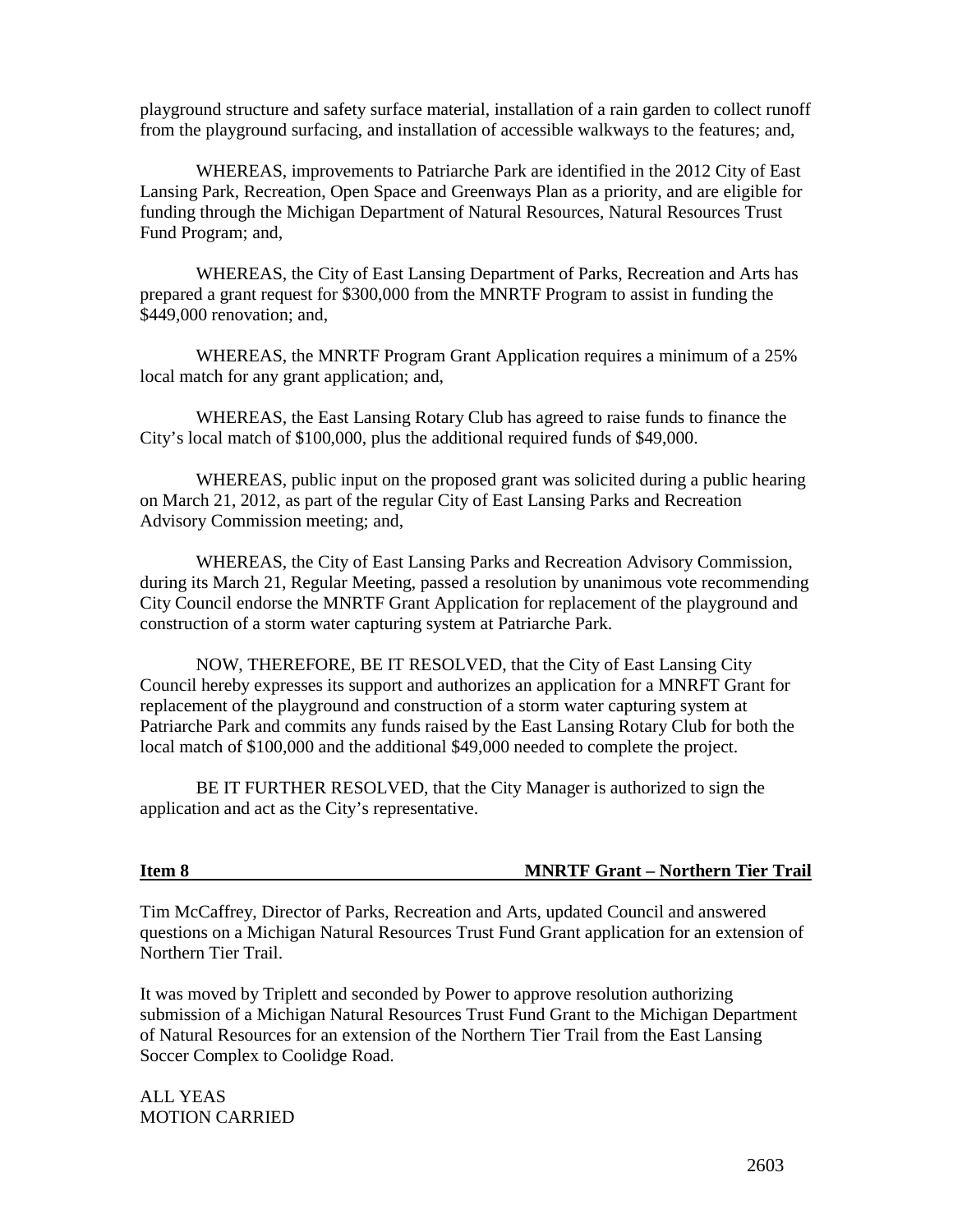#### **CITY OF EAST LANSING**

#### **EAST LANSING CITY COUNCIL**

### RESOLUTION RECOMMENDING ENDORSEMENT OF AN APPLICATION UNDER THE MICHIGAN NATURAL RESOURCES TRUST FUND PROGRAM

WHEREAS, the City of East Lansing desires to construct a 4,150' extension of the Northern Tier Trail from the East Lansing Soccer Complex, 3700 Coleman Road, East Lansing, MI, 48823, to Coolidge Road; and,

WHEREAS, continued expansion of the Northern Tier Trail is identified in the 2012 City of East Lansing Park, Recreation, Open Space and Greenways Plan as a priority, and trails are eligible for funding through the Michigan Department of Natural Resources, Natural Resources Trust Fund Program; and,

WHEREAS, the City of East Lansing Department of Parks, Recreation and Arts has prepared a grant request for \$300,000 from the MNRTF Program to assist in funding the \$521,000 construction; and,

WHEREAS, the MNRTF Program Grant Application requires a minimum of a 25% local match for any grant application; and,

WHEREAS, the developers of the Beaumont and Villas of Stratford properties are required by the Site Plan Review and Approval to install the sections of the Northern Tier Trail across their properties; and,

WHEREAS, public input on the proposed grant was solicited during a public hearing on March 21, 2012, as part of the regular City of East Lansing Parks and Recreation Advisory Commission meeting; and,

WHEREAS, the City of East Lansing Parks and Recreation Advisory Commission, during its March 21, Regular Meeting, passed a resolution by unanimous vote recommending City Council endorse the MNRTF Grant Application for an extension of the Northern Tier Trail to Coolidge Road .

NOW, THEREFORE, BE IT RESOLVED, that the City of East Lansing City Council hereby expresses its support and authorizes an application for a MNRTF grant for an extension of the Northern Tier Trail to Coolidge Road and commits the funds required by the Beaumont and Villas of Stratford Site Plan Approval for both the local match of \$100,000 and the additional \$121,000 needed to complete the project.

BE IT FURTHER RESOLVED, that the City Manager is authorized to sign the application and act as the City's representative.

#### **Item 9 MDNR Grant – Youth Baseball Field Improvements**

Tim McCaffrey, Director of Parks, Recreation and Arts, updated Council and answered questions on a Michigan Recreation Passport Grant application for Patriarche Park youth baseball field improvements.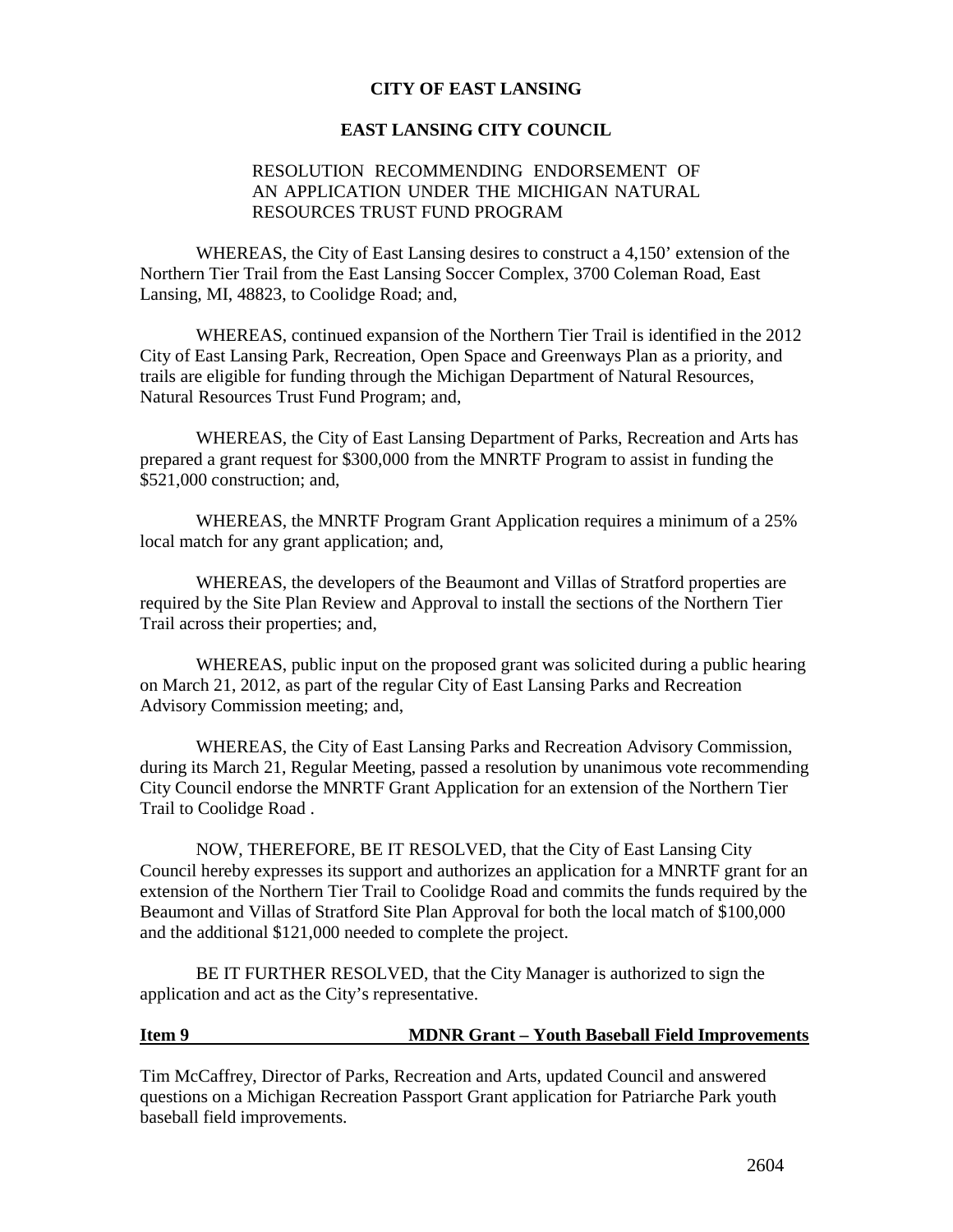It was moved by Triplett and seconded by Power to approve resolution authorizing submission of a Michigan Recreation Passport Grant to the Michigan Department of Natural Resources for Patriarche Park youth baseball field improvements.

ALL YEAS MOTION CARRIED

### **CITY OF EAST LANSING**

### **EAST LANSING CITY COUNCIL**

#### RESOLUTION RECOMMENDING ENDORSEMENT OF AN APPLICATION UNDER THE MICHIGAN RECREATION PASSPORT GRANT PROGRAM

WHEREAS, the City of East Lansing desires to renovate the two (2) western youth baseball fields at Patriarche Park, 960 Alton Road, including installation of on-grade dugouts, players benches and spectator seating, 6' fencing along the baselines, and site pathways and improvements to improve handicap accessibility; and,

WHEREAS, improvements to Patriarche Park are identified in the 2012 City of East Lansing Park, Recreation, Open Space and Greenways Plan as a priority, and are eligible for funding through the Michigan Department of Natural Resources, Recreation Passport Grant Program; and,

WHEREAS, the City of East Lansing Department of Parks, Recreation and Arts has prepared a grant request for \$45,000 from the Recreation Passport Program to assist in funding the \$66,700 renovation; and,

WHEREAS the Recreation Passport Grant Program requires a minimum of a 25% local match for any grant application; and,

WHEREAS the East Lansing Baseball Club has agreed to raise funds to finance the City's local match of \$15,000 and to fund the additional \$6,700 needed to complete the project; and,

WHEREAS, public input on the proposed grant was solicited during a public hearing on March 21, 2012, as part of the regular City of East Lansing Parks and Recreation Advisory Commission meeting; and,

WHEREAS, the City of East Lansing Parks and Recreation Advisory Commission, during its March 21, Regular Meeting, passed a resolution by unanimous vote recommending City Council endorse the Recreation Passport Grant Application for improvements to the two (2) west baseball fields at Patriarche Park .

NOW, THEREFORE, BE IT RESOLVED, that the City of East Lansing City Council hereby expresses its support and authorizes an application for a Recreation Passport Grant for improvements to the two (2) west baseball fields at Patriarche Park and commits any funds raised by the East Lansing Baseball Club for both the local match of \$15,000 and the additional \$6,700 needed to complete the project.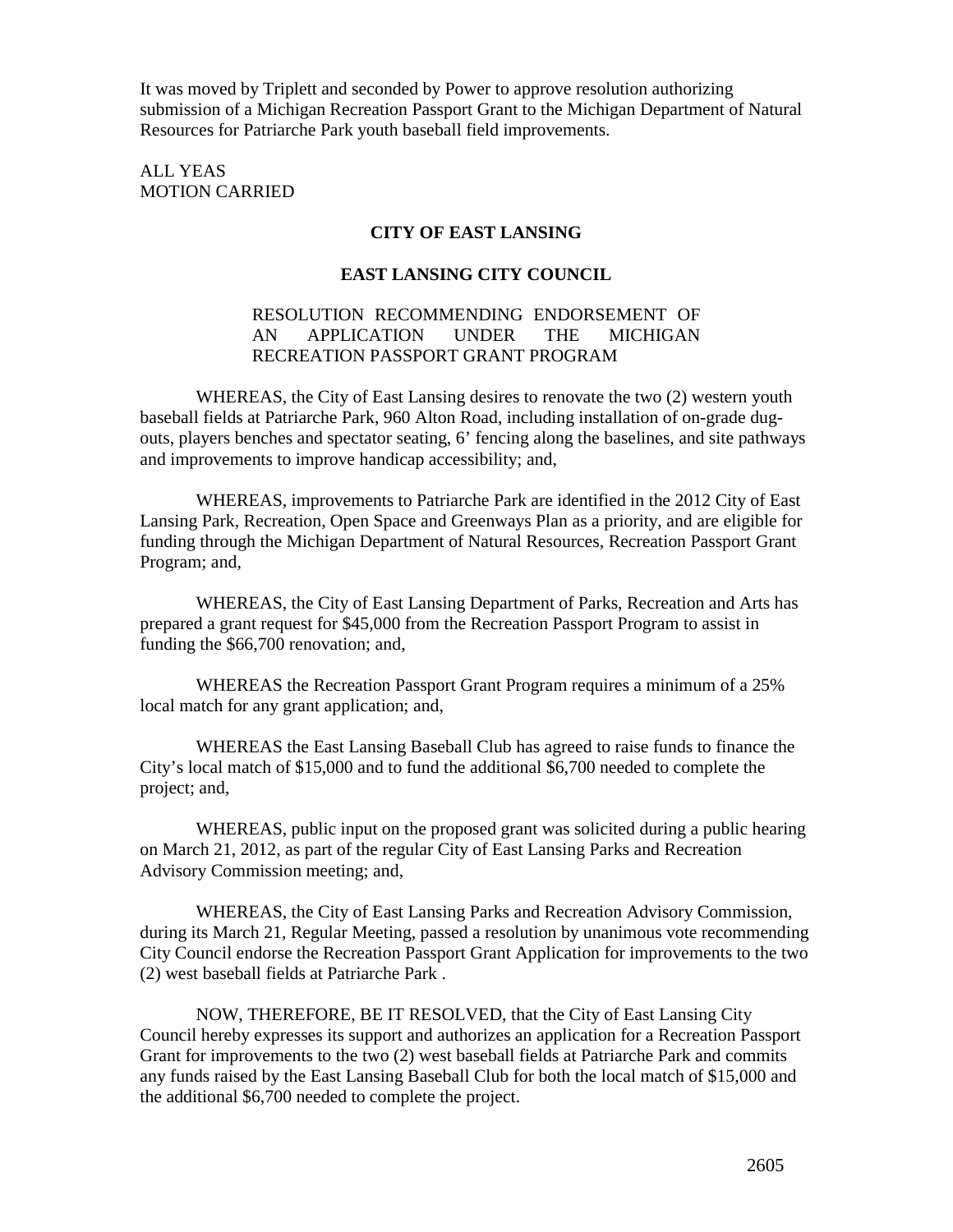BE IT FURTHER RESOLVED, that the City Manager is authorized to sign the application and act as the City's representative.

#### **Item 10 Proposed Revisions to Policy Resolution 2011-3**

Lori Mullins, Community and Economic Development Administrator, briefed Council and answered questions on proposed revisions to Policy Resolution 2011-3. Mullins said the changes are intended to support entrepreneurism and increase vibrancy in downtown by allowing the addition of two food trucks located on Albert Avenue adjacent to Division Street parking garage.

Goddeeris said this item will be on Council consent agenda next week.

| η<br>Γι<br>μ<br>П<br>۱. |  |
|-------------------------|--|
|                         |  |

**Policy Resolution 2012-3** 

Lori Mullins, Community and Economic Development Administrator, briefed Council and answered questions on draft Policy Resolution 2012-3; Guidelines for Issuance of Additional Liquor Licenses Under the Quota Provision. Mullins said Michigan Liquor Control Commission has notified the City of the availability of an additional liquor license per the quota provision and draft Policy Resolution 2012-3 is an option for evaluating future applications that are seeking this new license.

Goddeeris said this item will be on Council consent agenda next week.

### **Item 12 201-211 Ann Street Redevelopment Project**

Tim Dempsey, Planning and Community Development Director, and Lori Mullins, Community and Economic Development Administrator, updated Council and answered questions on 201-211 Ann Street redevelopment project. Dempsey said the following items will come before Council for action at a future Council meeting:

- o Addendum to the Development Agreement with updated timeline
- o Grant of License Agreement for an outdoor patio
- o Agreement for Exclusive Easement for Air Rights for the project's balconies
- o Grant of Non-Exclusive Temporary Construction Easement for work to be performed on the Grove Street stair tower
- o Parking Agreement

### **Item 13 Policy Resolution 2012-1 – Public Disclosure Process**

Tom Yeadon, Assistant City Attorney, updated Council and answered questions on proposed Policy Resolution 2012-1 which would require disclosure of business contacts by developers, vendors, contractors, applicants, and bargaining units with City Council members.

Council discussed language to be included and definition of terms.

Goddeeris said this item will be on Council consent agenda next week.

#### **Item 14 Amended Right-of-Way Request**

It was moved by Triplett and seconded by Power to approve amended right-of-way request from Leo's Coney Island, 333 Albert Avenue.